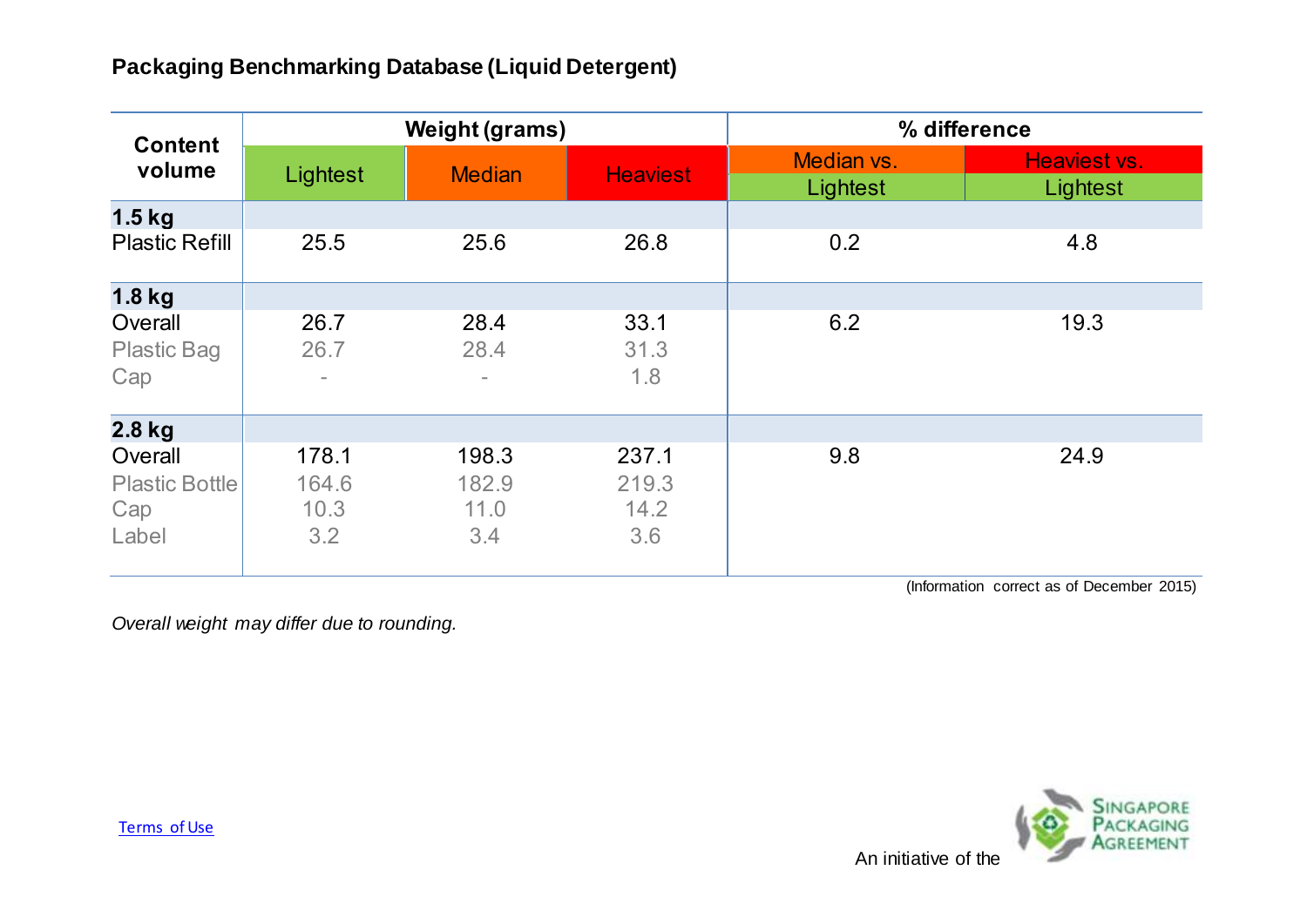## **Packaging Benchmarking Database (Liquid Detergent)**

| <b>Content</b><br>volume                                                    | <b>Weight (grams)</b>                       |                                                                         |                                                  | % difference           |                          |
|-----------------------------------------------------------------------------|---------------------------------------------|-------------------------------------------------------------------------|--------------------------------------------------|------------------------|--------------------------|
|                                                                             | Lightest                                    | <b>Median</b>                                                           | <b>Heaviest</b>                                  | Median vs.<br>Lightest | Heaviest vs.<br>Lightest |
| 3L                                                                          |                                             |                                                                         |                                                  |                        |                          |
| Overall<br><b>Plastic Bottle</b><br>Cap<br>Label                            | 161<br>146.7<br>10.0<br>4.3                 | 205.9*<br>$189.1*$<br>$12.4*$<br>$4.4*$                                 | 236.4<br>218.9<br>13.9<br>3.6                    | 21.8                   | 31.9                     |
| 4 kg                                                                        |                                             |                                                                         |                                                  |                        |                          |
| Overall<br><b>Plastic Bottle</b><br>Cap<br>Inner Spout<br>Vent Cap<br>Label | 189.1<br>167.9<br>4.4<br>11.0<br>3.9<br>2.0 | $212.7*$<br>198.1*<br>$10.1*$<br>$\_^{\star}$<br>$\_^{\star}$<br>$4.4*$ | 255.2<br>231.5<br>12.2<br>7.0<br>$\equiv$<br>4.5 | 11.1                   | 25.9                     |

(Information correct as of December 2015)

*Overall weight may differ due to rounding.*

*\*Weights of overall packaging and packaging components of the lighter of the 2 middle products are used .*